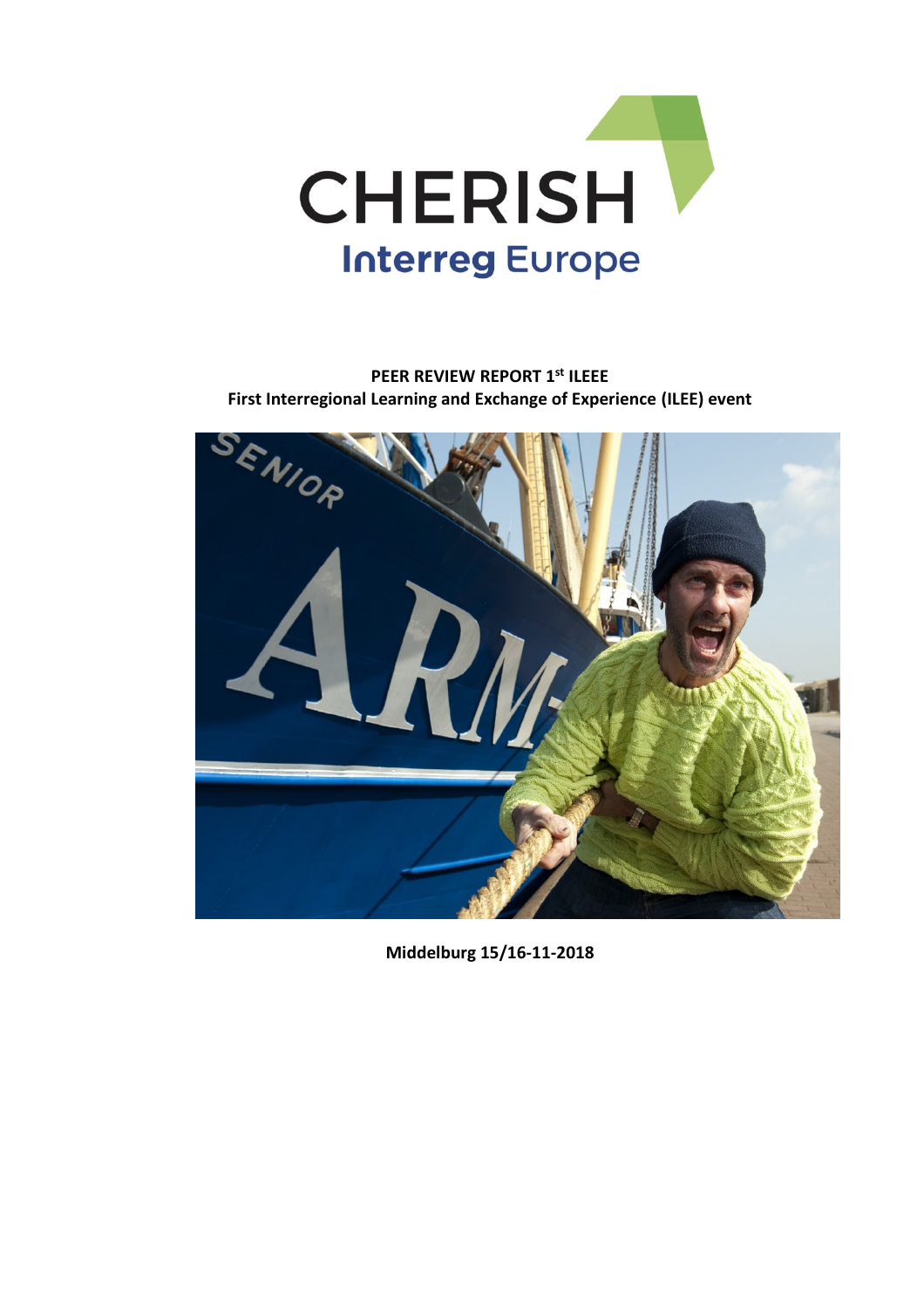The first Interregional Learning and Exchange of Experience Event (ILEEE) took place in Middelburg on 16-17 November 2018 with the participation of all partners and key stakeholders of all partner regions.

**\_\_\_\_\_\_\_\_\_\_\_\_\_\_\_\_\_\_\_\_\_\_\_\_\_\_\_\_\_\_\_\_\_\_\_\_\_\_\_\_\_\_\_\_\_\_\_\_\_\_\_\_\_\_\_\_\_\_\_\_\_\_\_\_\_\_\_\_\_\_\_\_\_\_\_**

The learning process focused on the following topics:

- A. Policies & Strategies
- B. Cultural heritage assets (tangible & intangible)
- C. Traditional Ecological Knowledge
- D. Economic opportunities
- E. Stakeholder involvement

During 2 days of ILEEE in Middelburg, partners and stakeholders met and discussed about the fishery community in Zeeland, paying attention to the five themes of the Peer Review, to identify support methods for local producers and their associations, to encourage introduction of innovation, while preserving traditional and specific character of new product market combinations and storytelling based on cultural heritage of fishing communities.

The questions and comments have contributed to create an exhaustive and relevant picture regarding the current situation of fishery community in Zeeland, providing a basis of reflection for Peer Review.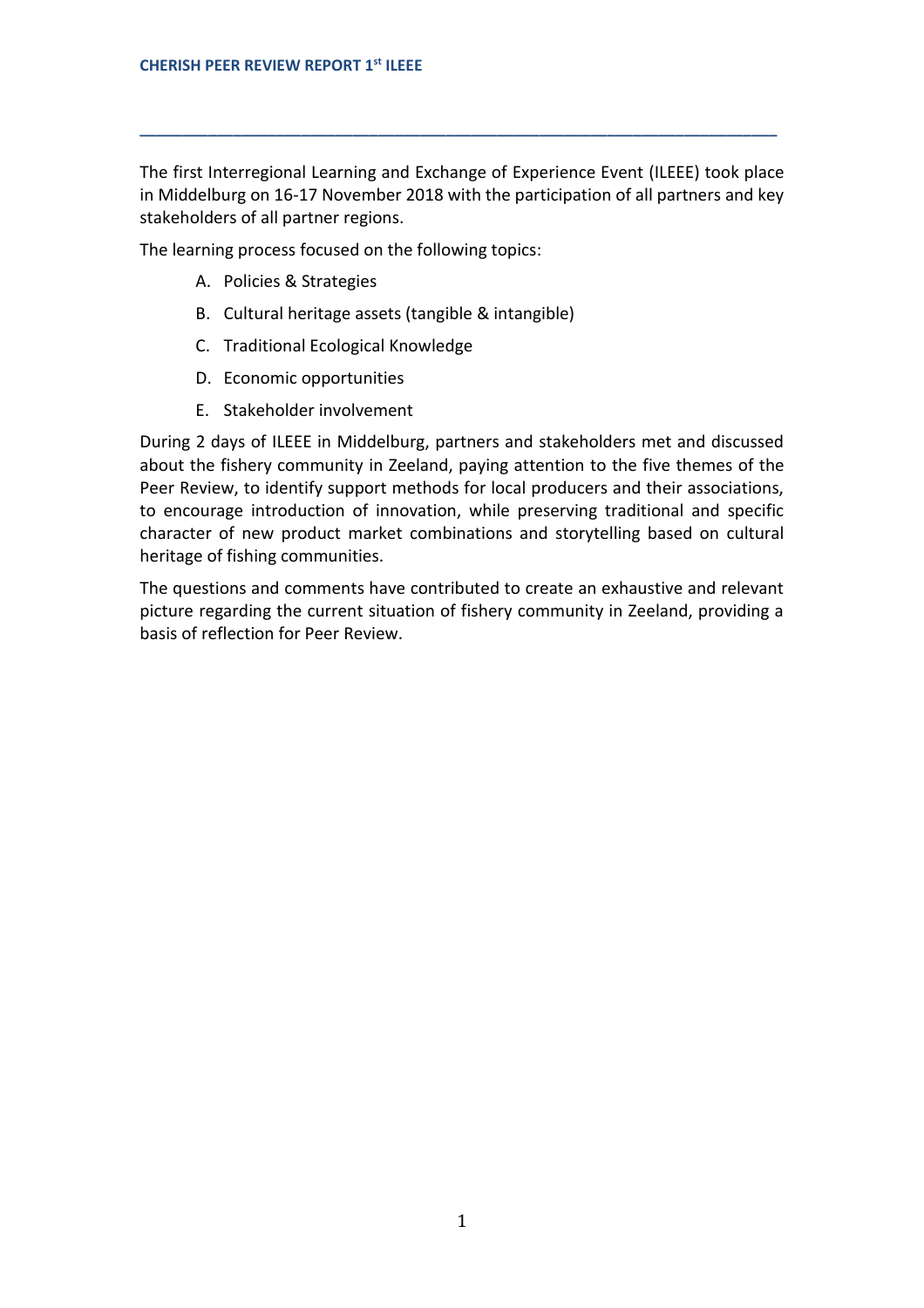# THEME A: Policies & Strategies

Within the 2007-2013 European Fishery Fund (EFF), the Dutch framework is defined by the OP-ZUID Operational Programme "Perspectives for a sustainable fishery sector".

**\_\_\_\_\_\_\_\_\_\_\_\_\_\_\_\_\_\_\_\_\_\_\_\_\_\_\_\_\_\_\_\_\_\_\_\_\_\_\_\_\_\_\_\_\_\_\_\_\_\_\_\_\_\_\_\_\_\_\_\_\_\_\_\_\_\_\_\_\_\_\_\_\_\_\_**

The objectives of this OP are twofold:

Strengthening the competitiveness of the local economy;

Stimulating projects to improve the prosperity of the Zeeland fishing families and communities.

Contrary to the 2007-2013 planning, the 2014-2020 EMFF has favoured big projects with supra –regional impact whose main ambits are: logistics, maintenance, life sciences and health. The fishery sector makes little or no use of EMFF. Furthermore, CLLD is not included in the Dutch OP.

The reasons for this situation can be found in the following aspects:

Fishery sector has had a lot of issues in the past with the reimbursement of grants; Complex administrative procedures;

EMFF is not always aligned with the scale and size of Zeeland;

Core values of Zeeland are not part of the priorities.

It is therefore strategic to include a priority within the upcoming OP South Programme that complies again with the core values of Zeeland e to introduce in the next EU programming period the funds to the fishery sector linked to Axis 4.

## *What the host region has done*

With reference to the strategic issues, the Zeeland Province has used the results of the granted operations to improve the regional policies and in this regards they have granted some operations which contributed to stimulate the "sense of place". The Province has more over created many opportunities for fisherman.

## *Strengths, areas for improvement and gaps*

One of the main strengths detected during the ILEE event is that the traditional heritage of the local fishery community are well accepted by the local people.

Relevant are the experiences that have encouraged the cross sectorial work.

An important gap is instead related to the fact that the fishery sector does not make use of the EMFF.

## *Good practices - and potential for transferability*

The experience of greatest interest for all the partners is the success found in the exploration of new products linked to traditional heritage.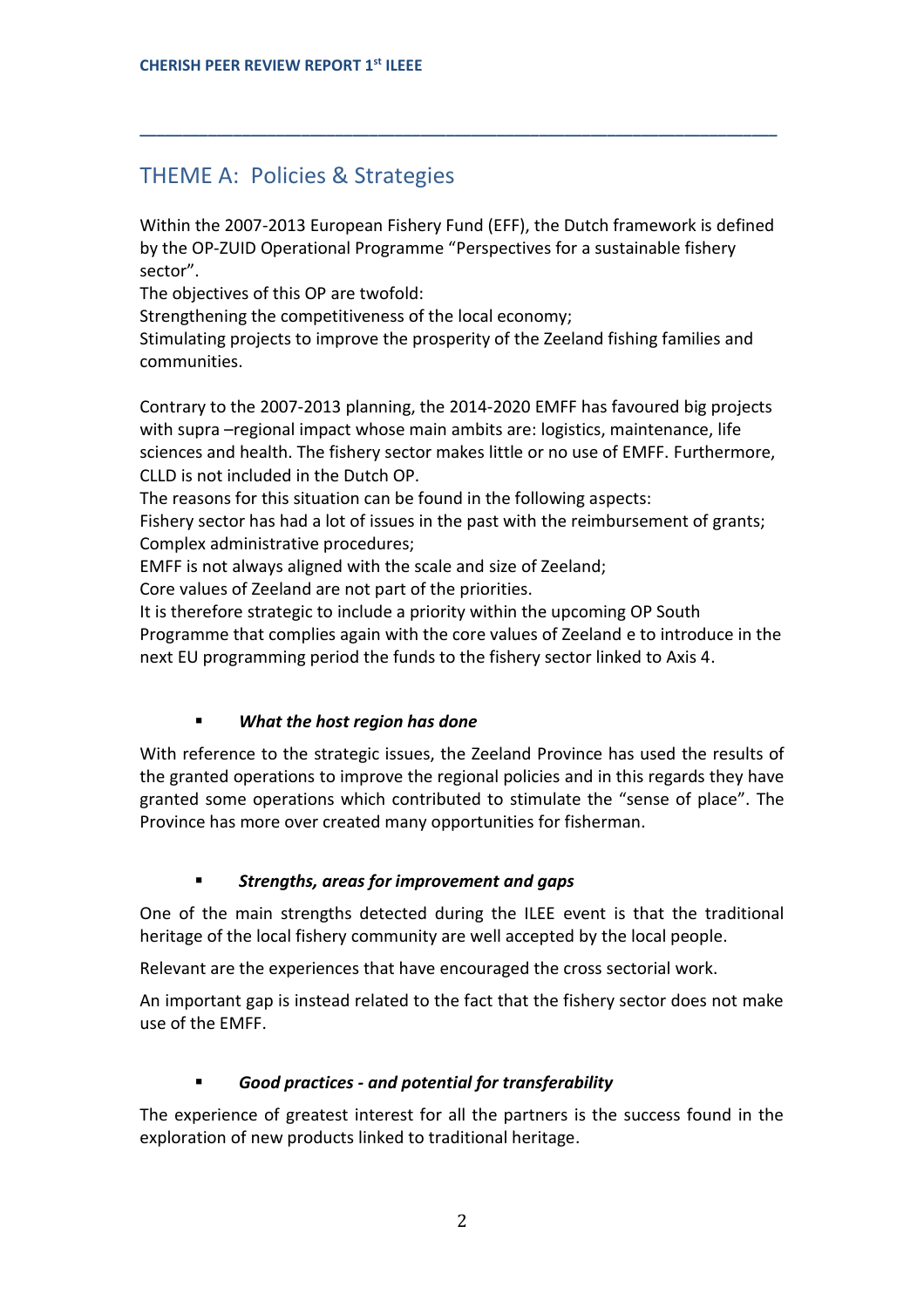Many are the entrepreneurial projects that have been presented and in essence the most repeatable demonstrating the success of the initiatives

**\_\_\_\_\_\_\_\_\_\_\_\_\_\_\_\_\_\_\_\_\_\_\_\_\_\_\_\_\_\_\_\_\_\_\_\_\_\_\_\_\_\_\_\_\_\_\_\_\_\_\_\_\_\_\_\_\_\_\_\_\_\_\_\_\_\_\_\_\_\_\_\_\_\_\_**

#### *Lessons learnt and their implications*

- Involved stakeholders demonstrated different best practices of crossovers between cultural heritage and food, fashion, design, and tourism industry.
- Importance of cultural distinctiveness of place.
- Market combination based on old tradition and heritage: model "HOFSTEDE"

#### *Recommendations for the host region*

- Include a priority within the upcoming OP South Programme that complies again with the core values of Zeeland
- To introduce in the next EU programme period the funds to the fishery sector linked to the Axis 4

#### *Recommendations for other CHERISH regions*

- To create an authentic local experiences and connection product to the place
- Hofstede's operationalisation of culture;
- Focus on the themes "culture, food, tourism and art" and approach the small-scale fishing and innovation in fishing-traditions initiatives with these themes.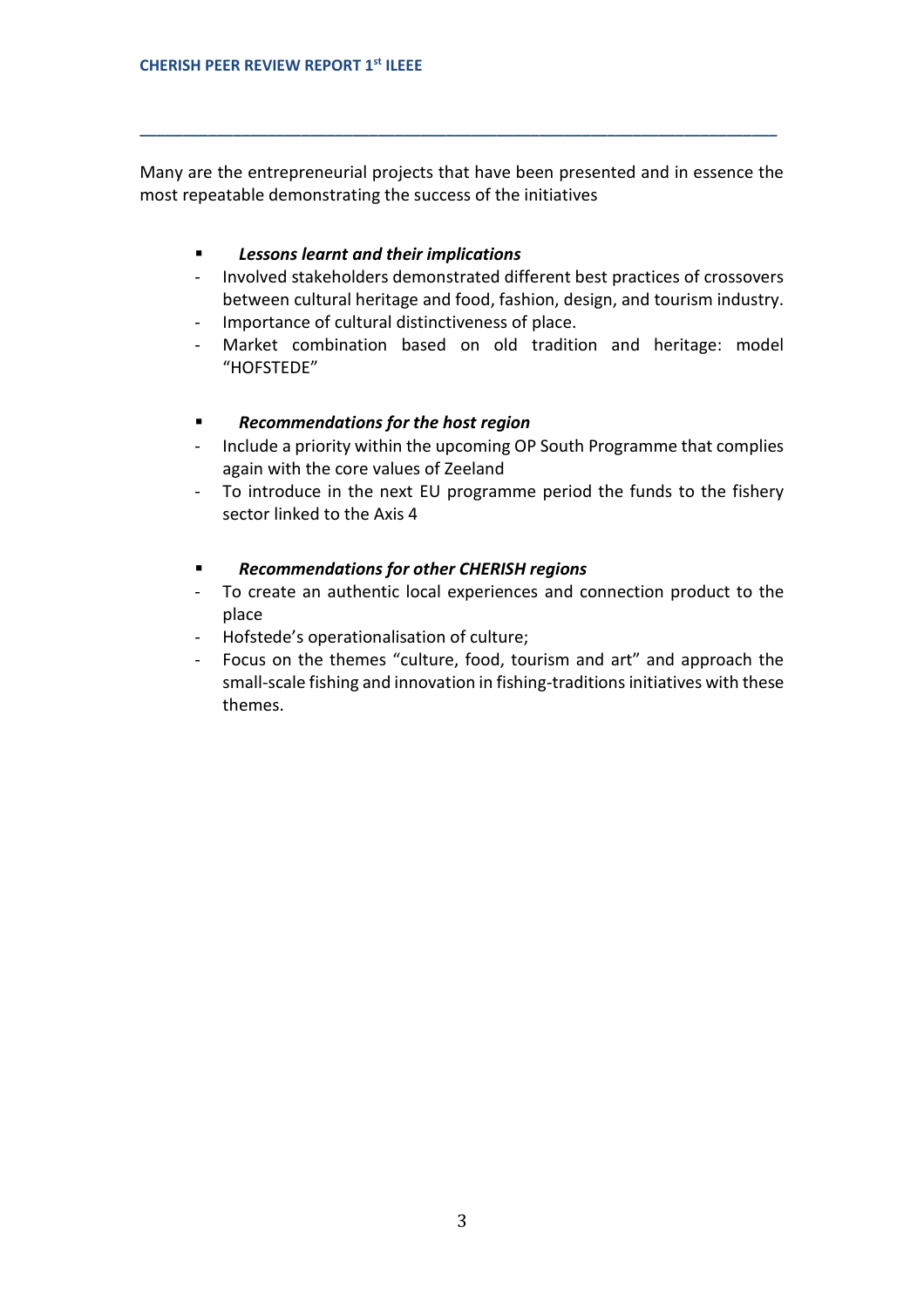## THEME B: CULTURAL HERITAGE ASSETS (tangible & intangible)

**\_\_\_\_\_\_\_\_\_\_\_\_\_\_\_\_\_\_\_\_\_\_\_\_\_\_\_\_\_\_\_\_\_\_\_\_\_\_\_\_\_\_\_\_\_\_\_\_\_\_\_\_\_\_\_\_\_\_\_\_\_\_\_\_\_\_\_\_\_\_\_\_\_\_\_**

## 1. What the host region has done

The host region has been working in trying to make cultural heritage economically sustainable by finding new ways to produce incomes.

They have also initiated the process to recover traditional crafts and intangible cultural heritage assets to raise the awareness of local people related these heritage, as a first step to make local people feel proud about their cultural heritage assets and keep it alive.

## 2. Strengths, areas for improvement and gaps

The capacity of establish a collaboration network between different economic sectors to be more stronger and sustainable.

The capacity of commercialize traditional products by developing new brands and new products based in the cultural heritage of the region.

The transmission of knowledge related to cultural heritage, that is done in common spaces with volunteers from all ages, making possible the transmission from elderly to younger people.

As an area of improvement it could be the possibility to find a way to promote these new products in foreign markets.

## 3. Good practices and potential for transferability

Set up a place that effectively combines a work place with a traditional craft exhibition available for all people/visitors. But also the transmission of knowledge from elder to younger people by restoring traditional boats. The cooperation of public administration to promote a place where to work on the restoration of traditional heritage.

The good practice from "From catch 2 plate" is also a good example about how to ensure the incomes for local fishers, but also to promote local products among local people and visitors.

## 4. Lessons learnt and their implications

It is necessary to develop the sense of place on local people so it will be easier to protect cultural heritage assets and make people feel proud about it. The necessity of produce an economic impact on the society who is protecting the cultural heritage assets.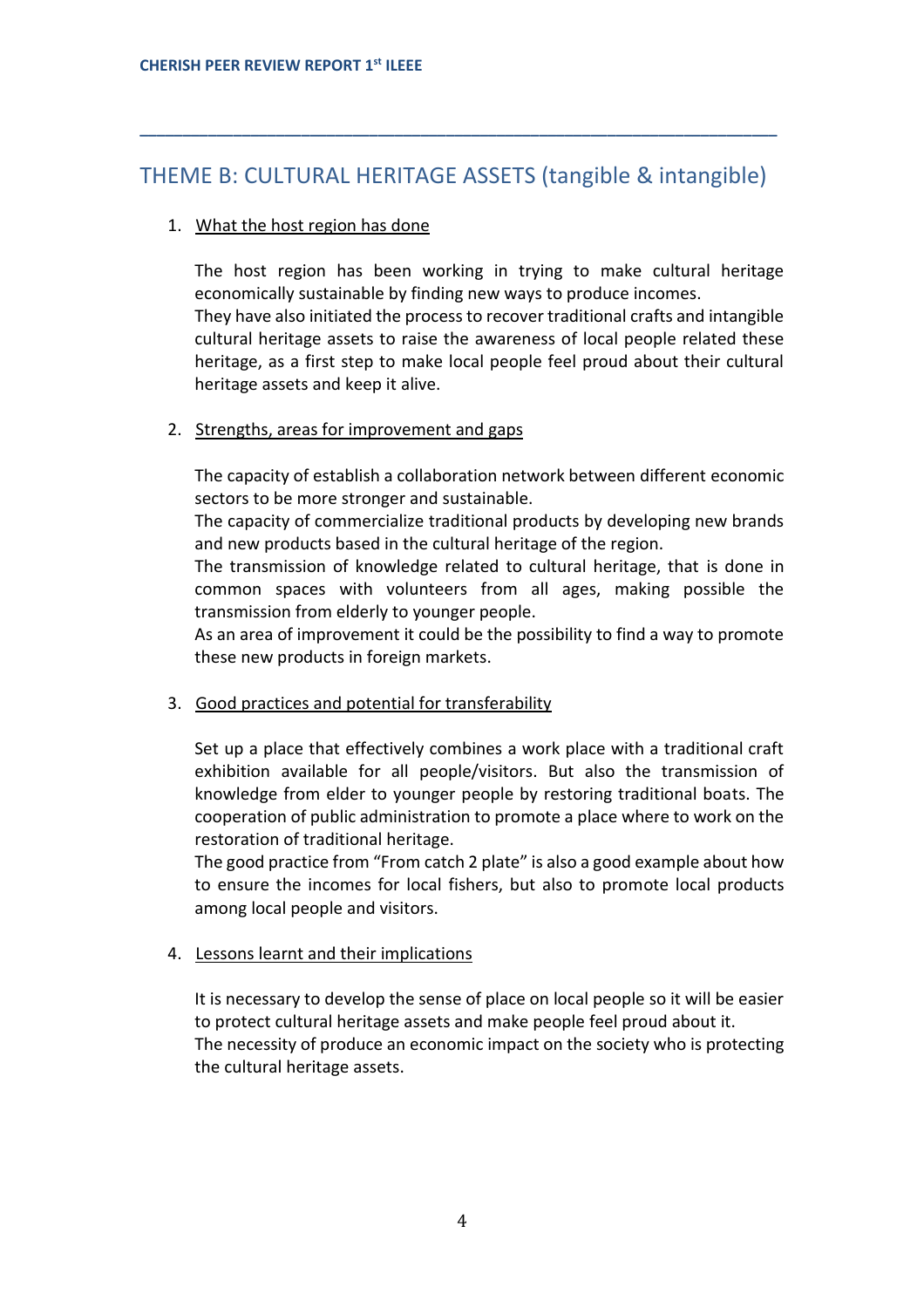#### 5. Recommendations for the host region

One recommendation should be to involve young people to make cultural heritage remain a long time. Maybe the need to insist or the need to looking for new strategies to connect with younger people.

**\_\_\_\_\_\_\_\_\_\_\_\_\_\_\_\_\_\_\_\_\_\_\_\_\_\_\_\_\_\_\_\_\_\_\_\_\_\_\_\_\_\_\_\_\_\_\_\_\_\_\_\_\_\_\_\_\_\_\_\_\_\_\_\_\_\_\_\_\_\_\_\_\_\_\_**

In order to disseminate the cultural assets values among visitors it could help to translate some kind of cultural heritage assets to english.

#### 6. Recommendations for other CHERISH regions

The importance of establish a system to develop and implement new brands that focuses at the local identity and promotes the sense of place. Make an effort to connect different economic sectors that are actually not connected in order to establish a wider net of relationships between people who works with cultural heritage aspects.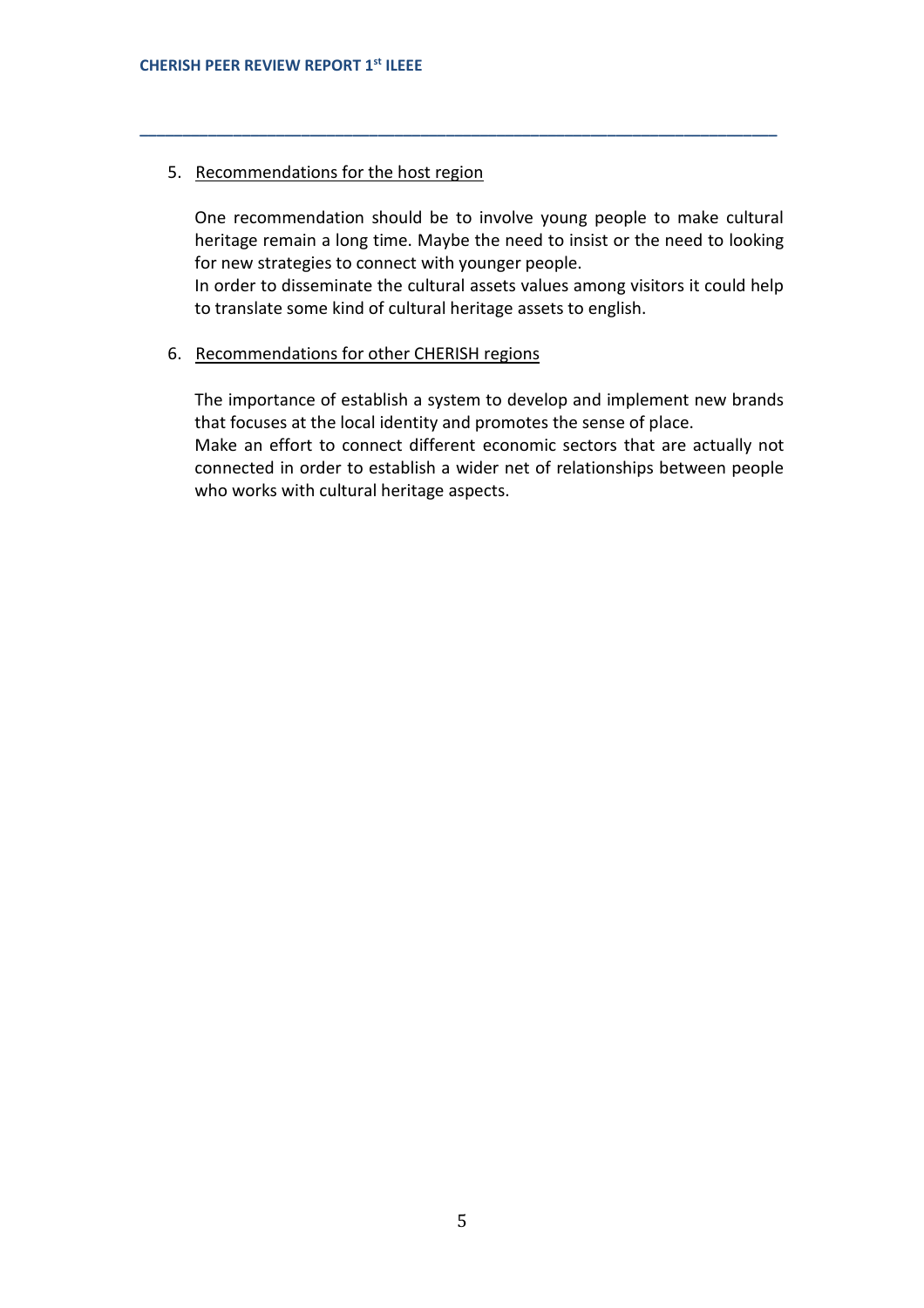# THEME C: Traditional Ecological Knowledge

## **What the host region has done:**

The municipality of Middelburg has worked closely with local stake holders and academic institutions (Greenwich University) to document the oral histories of their fishing communities. Extensive work has also been carried out by Dr Jeanine Dekker (advisor on folk culture at the Foundation for Cultural Heritage of Zeeland) on tangible and intangible cultural fishery heritage in the Zeeland region. The most pertinent in the context of traditional ecological knowledge, is the work to document low impact fishing techniques e.g. fish traps and onshore seining, that are both historic and contemporary. Extensive work has also been conducted by Dr Dekker to record traditional fish net craftsmanship and preservation techniques, e.g. net making by hand and the smoking of nets in the traditional method of the region for preservation purposes. Work has also been conducted to document the historic fish processing and preservation techniques of Middelburg.

**\_\_\_\_\_\_\_\_\_\_\_\_\_\_\_\_\_\_\_\_\_\_\_\_\_\_\_\_\_\_\_\_\_\_\_\_\_\_\_\_\_\_\_\_\_\_\_\_\_\_\_\_\_\_\_\_\_\_\_\_\_\_\_\_\_\_\_\_\_\_\_\_\_\_\_**

Much work has also been undertaken to preserve the traditional boat building techniques of the Middelburg region, with a functioning traditional wooden boat yard that is still building boats in the town of Arnemuiden. Work in the boat yard is being carried out by both master boat builders and part time apprentices with the hope of preserving these crafts. Stakeholder within Middelburg have also used historic photography of the fishers of the municipality to identify and recreate woollen jumpers unique to the region. The stakeholders have identified different woollen knit patterns on old photographs, and from this have recreated the sweaters using new vibrant colours with the jumpers being currently sold as a fashion item.

## **Strengths, areas for improvement and gaps:**

Middelburg has worked diligently to identify key areas of tangible and intangible cultural heritage and has operated closely with both local stakeholders and academic institution to document this. Areas for improvement may be the inclusion of young people in the low impact fishing techniques of the region, to revitalise these practices in the area, as in the example of the wooden boat building at Arnemuiden.

#### **Good practices and potential for transferability:**

The inclusion of young people e.g. in the preservation of boat building techniques, is a key good practice that should be transferred to all CHERISH regions. To preserve traditional knowledge in its living form the young people of a region must be involved in the work of both documentation and practice of these methods.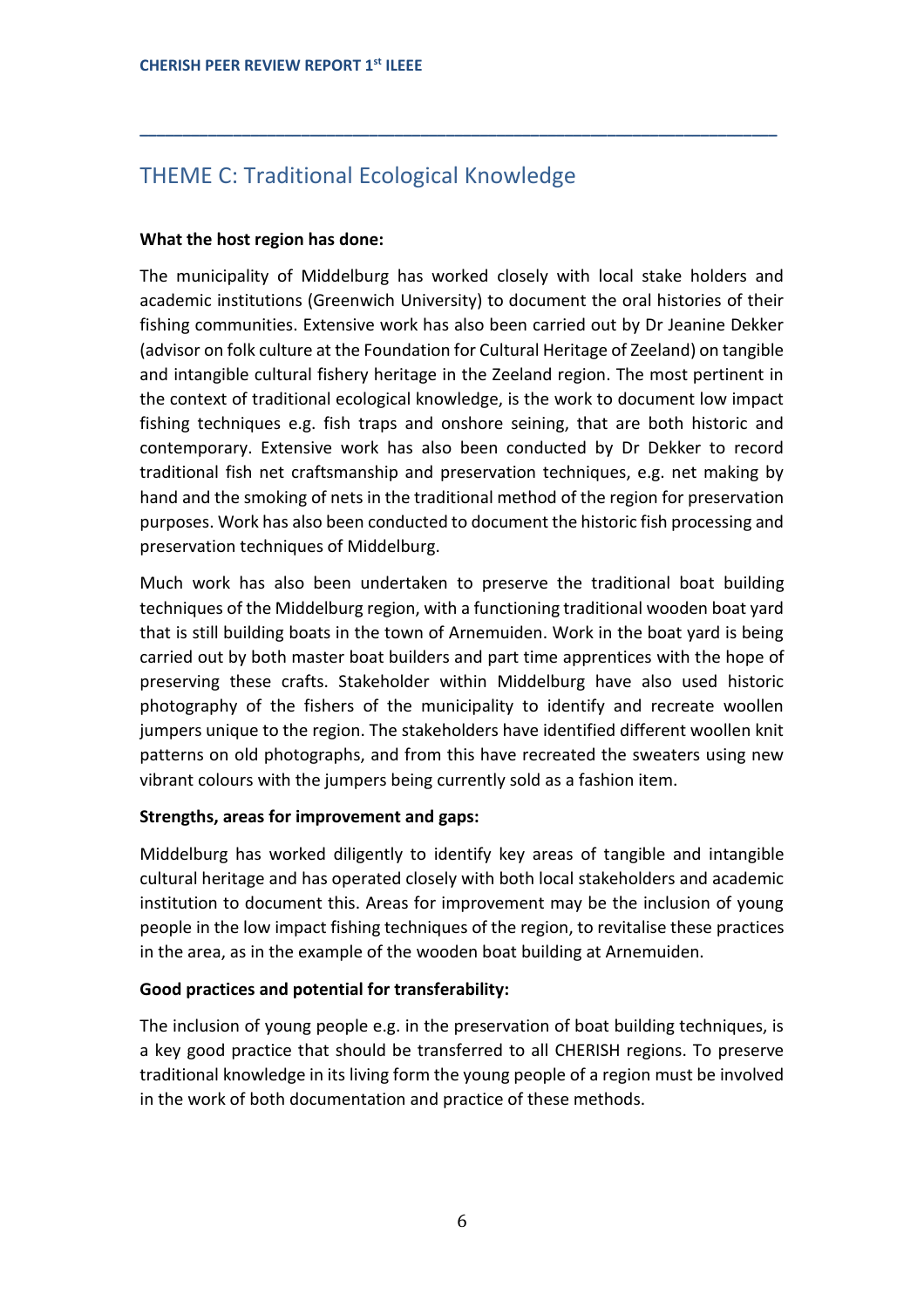#### **Lessons learnt and their implications:**

To maintain tangible and intangible cultural heritage in its living form the methods and techniques that are present in a region need to be worked and maintained in the contemporary world. The long-term future of this living cultural heritage in only possible through the inclusion of young people in these lived practices, as in the case of the wooden boat yard of Arnemuiden.

**\_\_\_\_\_\_\_\_\_\_\_\_\_\_\_\_\_\_\_\_\_\_\_\_\_\_\_\_\_\_\_\_\_\_\_\_\_\_\_\_\_\_\_\_\_\_\_\_\_\_\_\_\_\_\_\_\_\_\_\_\_\_\_\_\_\_\_\_\_\_\_\_\_\_\_**

#### **Recommendations for the host region:**

- To work closely with stake holder to foster a positive environment where young people can become skilled practitioners in these living heritage techniques, as in the example of the wooden boat yards of Arnemuiden, ensuring their transfer to the next generation. Particular focus should be placed upon the low impact fishing techniques of the region.
- The Middelburg partners have also taken steps to work with academic documentation of oral histories devoted to the fisheries with the University of Greenwich. The potential of this material is major. The potential of an inventory website and summaries of the culture, fisheries and their changes over the past 100 years could be a first step in dissemination of this heritage to the public.

#### **Recommendations for other CHERISH regions:**

- To follow the example of the municipality of Middelburg in the inclusion of young people in the maintenance of living cultural heritage, as in the example of the traditional boat yard.
- To work with academic institution in the documentation of oral histories of the fishing communities of their own regions, but to also include young people of the region in the process of the recording and documentation of these stories.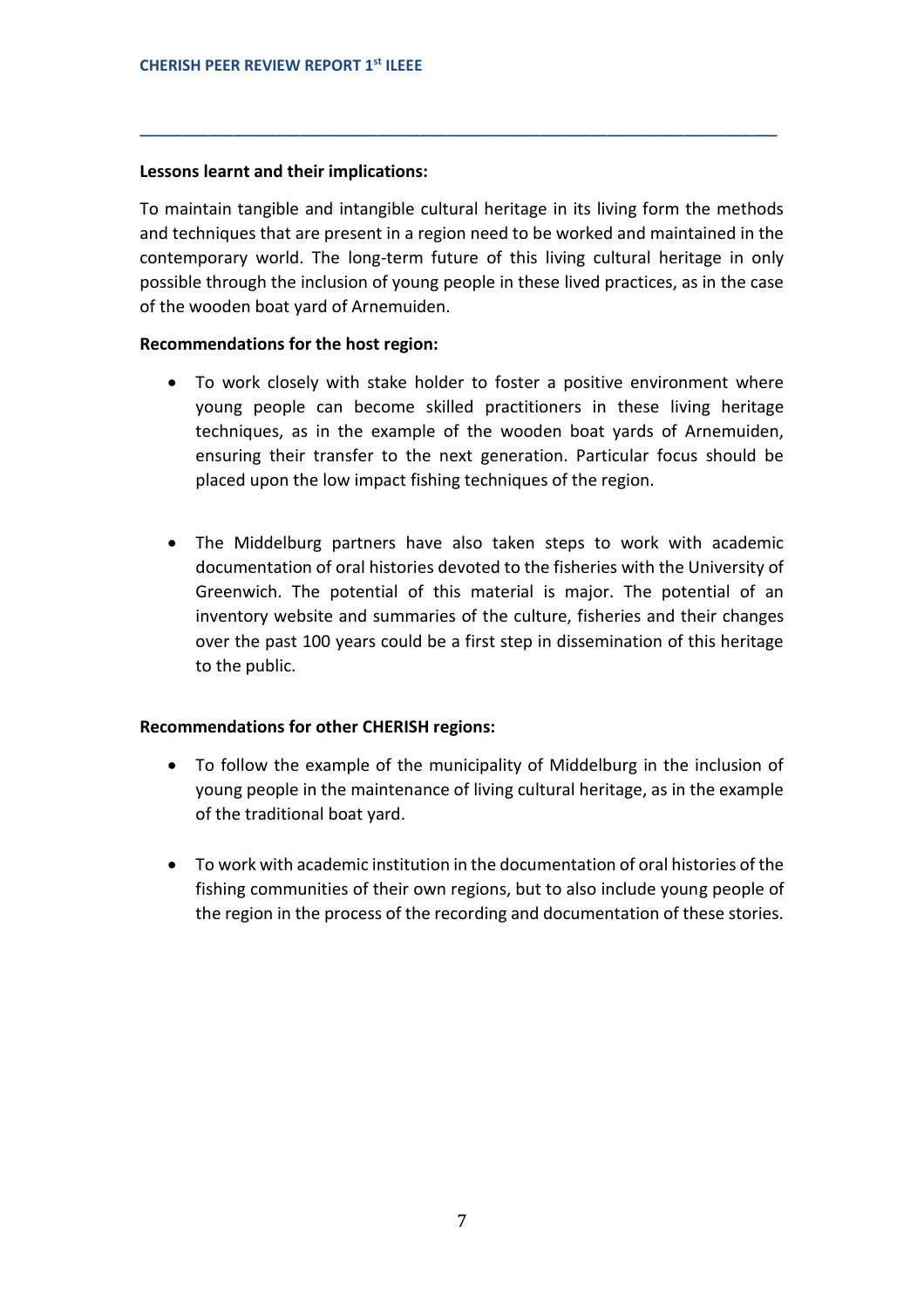# Theme D: Economic opportunities

Best practice: Arnemuiden and the Zeeland fishery sweaters

## **1. What has been done so far ?**

Middelburg established a women think tank to create, realise and promote new economic initiatives that could give a social and economic boost to the small fishing village of Arnemuiden based on the tangible and intangible heritage.

**\_\_\_\_\_\_\_\_\_\_\_\_\_\_\_\_\_\_\_\_\_\_\_\_\_\_\_\_\_\_\_\_\_\_\_\_\_\_\_\_\_\_\_\_\_\_\_\_\_\_\_\_\_\_\_\_\_\_\_\_\_\_\_\_\_\_\_\_\_\_\_\_\_\_\_**

One of the initiatives was the production in a small scale of the "Arnemuidse Fishing Sweater". A marketing campaign was made and a professional catwalk was organised.

## **2. What possibilities for economic opportunities are available?**

Based on traditions a lot of new product market combinations are available, such as food.

Local and regional food products are an important way of the culture and economy. To make viable the whole process from catch to plate is important. From line fishing and pulse trawling to gastronomic dish prepared by one of the master chefs in Zeeland. One or two brasseries/ restaurants in Arnemuiden would contribute to the living museum of Arnemuiden and to the social and economic development of Arnemuiden.

## **3. What has been achieved en what are the succes factors ?**

The inhabitants of the fishery community discovered the traditional craft and heritage . They have made residents aware and proud of their tangible and intangible history.

The fishery sweater project had been picked up by the other fishery communities in the Netherlands and in Devon and Cornwall ( UK).

## **4. What key lessons are there and challenges remain. Recommendations for other CHERISH Regions.**

If fishery villages, cities or entrepreneurs with a business want to position and profile themselves , place branding and place making strategies are important ways to do so. Distinctiveness is very important to differentiate one product or place to another.

It is important to stick to the traditional skills of making the products. But that makes the product very exclusive. On the other hand you want to sell the product and reach a wider audience. That is only possible if the product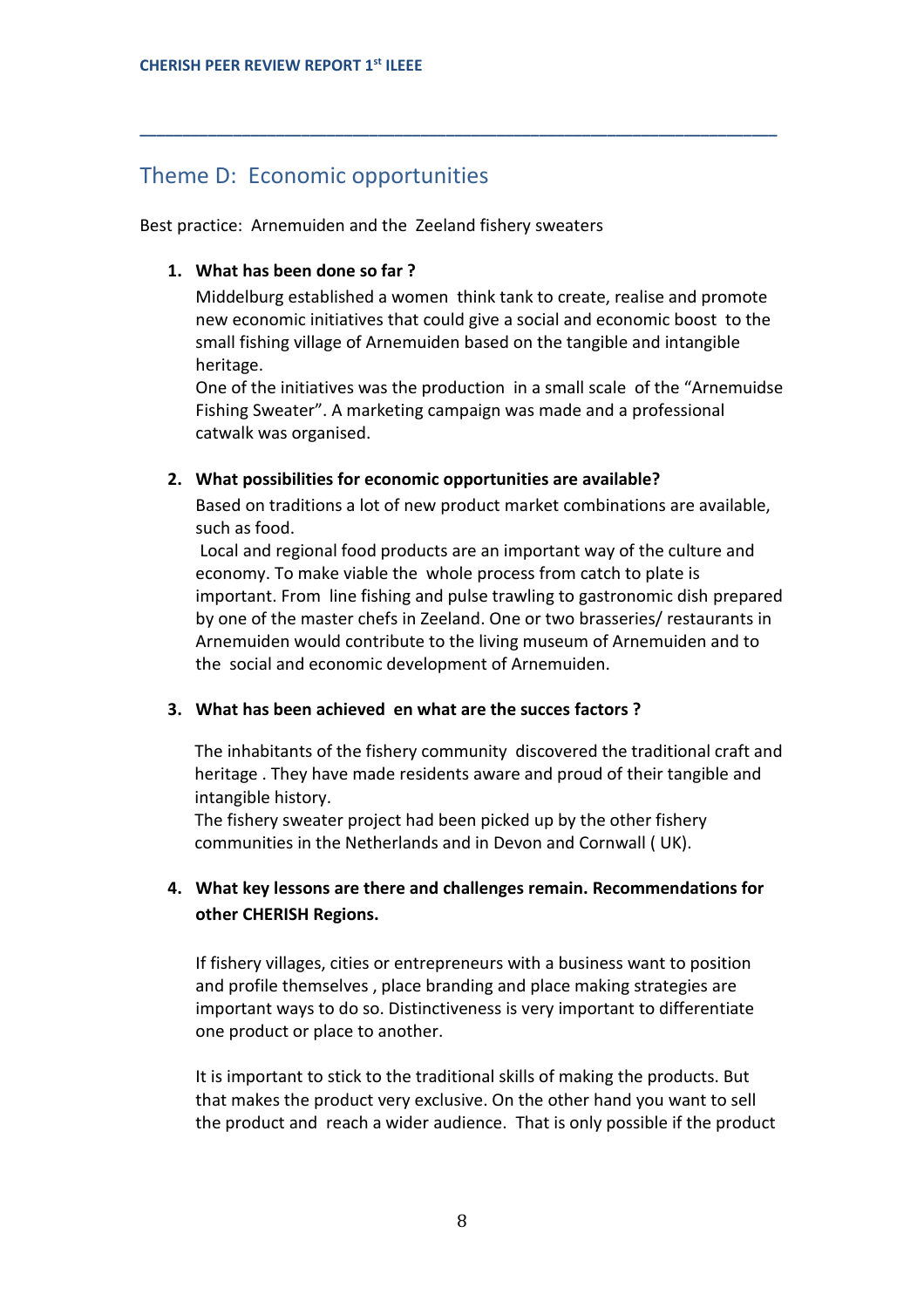is make by machines on a bigger scale. It is important to find a balance between handcraft and large scale production.

**\_\_\_\_\_\_\_\_\_\_\_\_\_\_\_\_\_\_\_\_\_\_\_\_\_\_\_\_\_\_\_\_\_\_\_\_\_\_\_\_\_\_\_\_\_\_\_\_\_\_\_\_\_\_\_\_\_\_\_\_\_\_\_\_\_\_\_\_\_\_\_\_\_\_\_**

The residents should be the starting point for a community led regeneration and place and product branding, which also enlarge the chances that visitors will have meaningful experiences in Arnemuiden, because meetings between host and quests will occur. The inhabitants are the best ambassadors. It is very important to involve young people in the whole process , from the idea to the marketing. Storytelling is an way to attract a lot of tourists.

A good business plan is essential to make a success of the initiative/ product. Publicity and marketing and promotion outside the region are essential but the costs are high. So we have to find new ways to convince people to buy the product. Telling the story behind the product and find exclusive ambassadors for your product.

Food is an important carrier of identity and gives a lot of economic opportunities. The symbolic value of fish is high. The fishery community in Arnemuiden is heavily dependent on fishing. They focus on taste and styles of the regional kitchen and promotes another way of life.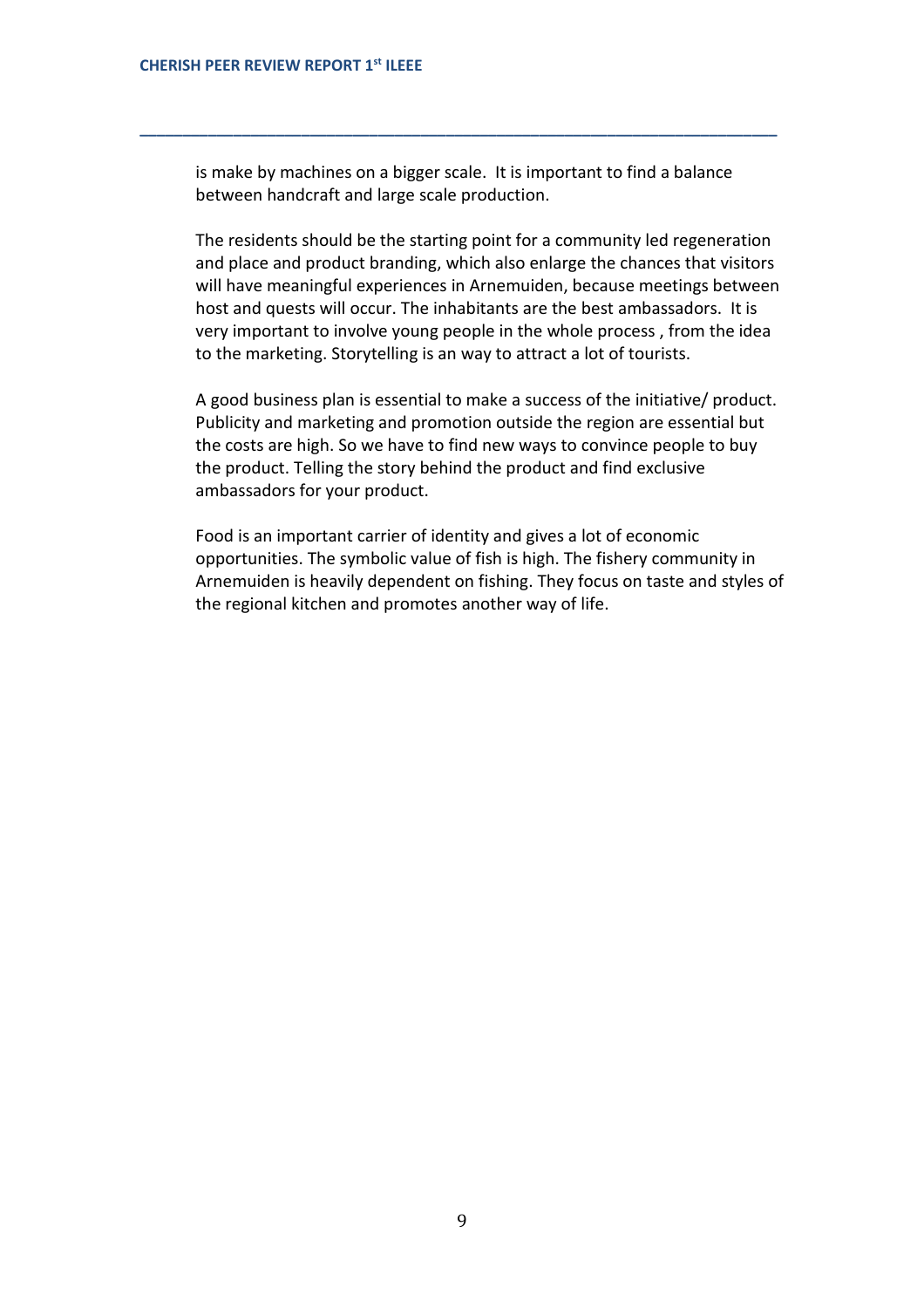## Theme E: Stakeholder Involvement

This peer review is intended to provide a short overview of examples for stakeholder involvement within the CHERISH partner regions with the main focus on the hosting region of the first ILEEE – the Municipality of Middelburg, the Netherlands.

**\_\_\_\_\_\_\_\_\_\_\_\_\_\_\_\_\_\_\_\_\_\_\_\_\_\_\_\_\_\_\_\_\_\_\_\_\_\_\_\_\_\_\_\_\_\_\_\_\_\_\_\_\_\_\_\_\_\_\_\_\_\_\_\_\_\_\_\_\_\_\_\_\_\_\_**

#### **Situation within the host region and recommendations**

During the different presentations and the excursion to the historic shipyard at the first ILEEE it was clearly evident, that representatives from a lot of different stakeholder groups were already involved in the active maintenance of the cultural heritage of the fishing community in Middelburg/Arnemuiden. For instance, in course of the GIFS project different stakeholder groups were directly involved e.g. policy makers and the local community. A lot of products were devolved by or for the local people, addressed to very different target groups – like the detailed toolkit 'Practical approaches for sustainable inshore fishing communities', the photo project or the lipdub video made with inhabitants of Arnemuiden. Another impressive example was the development of the "Zeeland Fishery Sweaters". The concept was developed by a women think tank. Hence local women with the knowledge of traditional knitting patterns were involved right from the beginning and the local community benefited directly from the sale of the sweaters. Besides the large participation of the local community, the sweaters are also an impressive example how products (like the sweaters, the knitting books or the fashion show) are suitable to communicate the cultural history of the fishing community to the wider public, to raise the appreciation of the local people for the cultural heritage and to reach different target groups. For all the attempts authenticity and identity were very important issues. These aspects were also part of other local initiatives, like the "Zeeuws Blauwe" or the maintenance of the historic shipyard in combination with the development of informational material for visitors.

During the presentations and discussion, it turned out that in the course of upscaling local initiatives, difficulties may arise and that it is important to ensure that the local community benefits from the initiatives in a long-term perspective. In view of the project, it should be aimed to use the experience gained and the existing networks and contacts for the CHERISH working process and to further develop the involvement of the different stakeholder groups. The following stakeholder meetings should be used to support the exchange of policy makers, local entrepreneurs, scientist, educational institutions, etc. to adapt future policy efforts better to the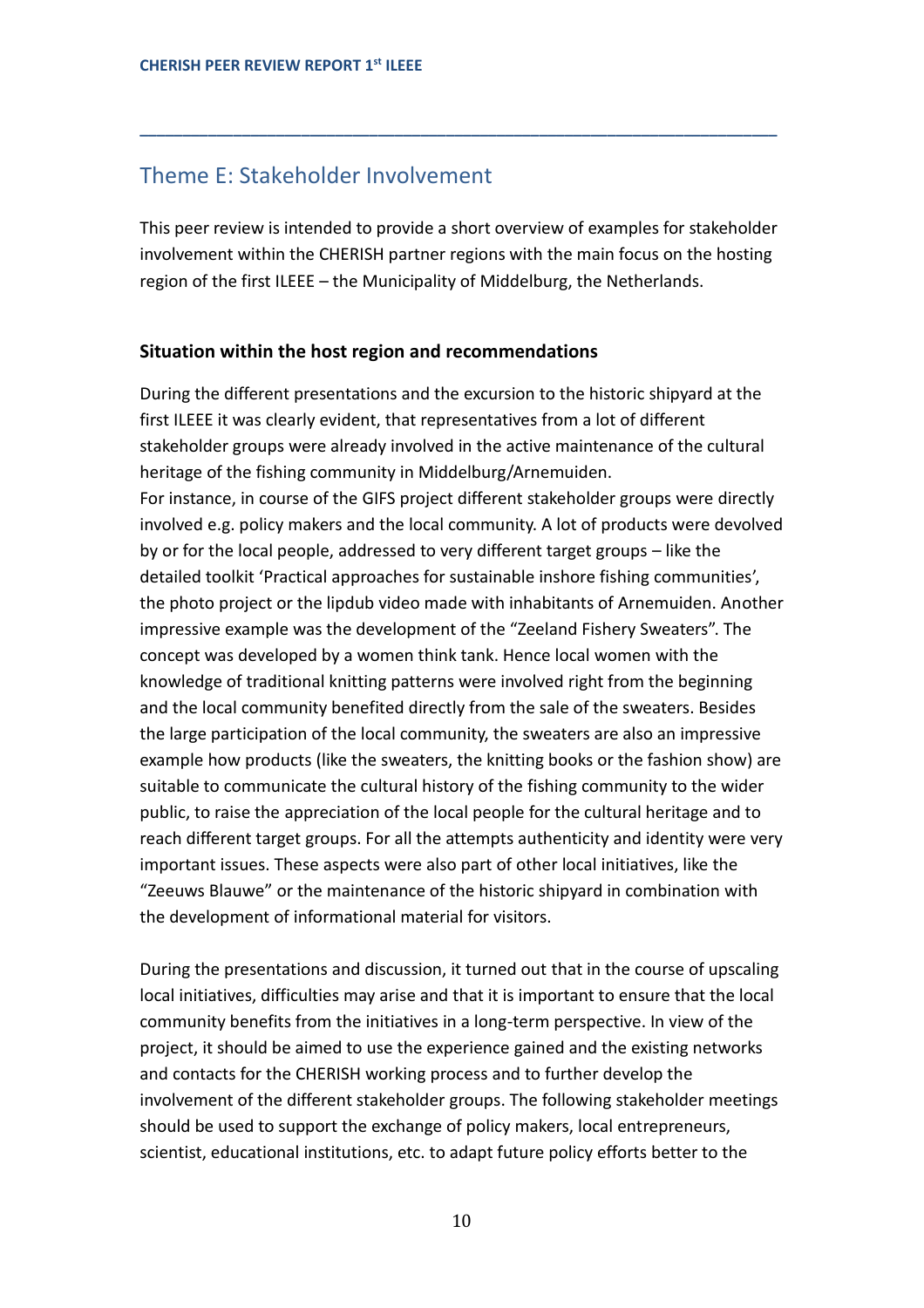needs of the local people. Since Arnemuiden lost the direct connection to the North Sea, it could also be beneficial to involve active fishermen of neighbouring municipalities for identifying possible synergies with those communities to support the maintenance of the cultural heritage of Zeeland.

**\_\_\_\_\_\_\_\_\_\_\_\_\_\_\_\_\_\_\_\_\_\_\_\_\_\_\_\_\_\_\_\_\_\_\_\_\_\_\_\_\_\_\_\_\_\_\_\_\_\_\_\_\_\_\_\_\_\_\_\_\_\_\_\_\_\_\_\_\_\_\_\_\_\_\_**

## **Recommendations for all CHERISH regions and following ILEEEs**

Over the course of the first semester the project partners intensified the contact to their currently involved stakeholders and tried to include more representatives from the different stakeholder groups in the CHERISH working process. The participants in working group E reported that most of the people contacted with reference to the CHERISH project, were interested in some extend and they didn't receive any negative feedback; but it was partially quite difficult to involve the stakeholders actively – e.g. to raise their interest to join a stakeholder meeting. The project partners highlighted that the first contact is vitally important and that it can be beneficial to contact the stakeholders directly on site and not via mail or phone. Further, social skills play an important role to establish the contact and the type of contact/language should be adapted to the targeted stakeholder group – e.g. fishermen or local entrepreneurs should be addressed in a different way than scientists or policy makers.

With regard to the transnational exchange, language barriers partly represent an obstacle. To raise the number of participants in the interregional learning and exchange events, a simultaneous translation of the lectures into the language of the hosting region would be quite advantageous, if financeable. Otherwise translator apps or linguistic support for the stakeholders by the respective project partners could assist the transnational exchange. To support this exchange, a short introduction round of the attending stakeholders at the beginning on an ILEEE would be helpful.

Another way to reach more people and to raise the number of participants in stakeholder meetings and ILEEEs is the combination of those meetings with other existing events or festivals dealing with cultural/gastronomic/touristic activities, fishery or local entrepreneurship. Otherwise a practical session or excursion should be part of the stakeholder meeting or ILEEE.

Depending on the experiences during the first stakeholder meetings, it could also be a good idea to organize at least one of the stakeholder meetings or maybe one day of an ILEEE at the weekend. For representatives of certain stakeholder groups in can be quite complicated to attend such events on working days.